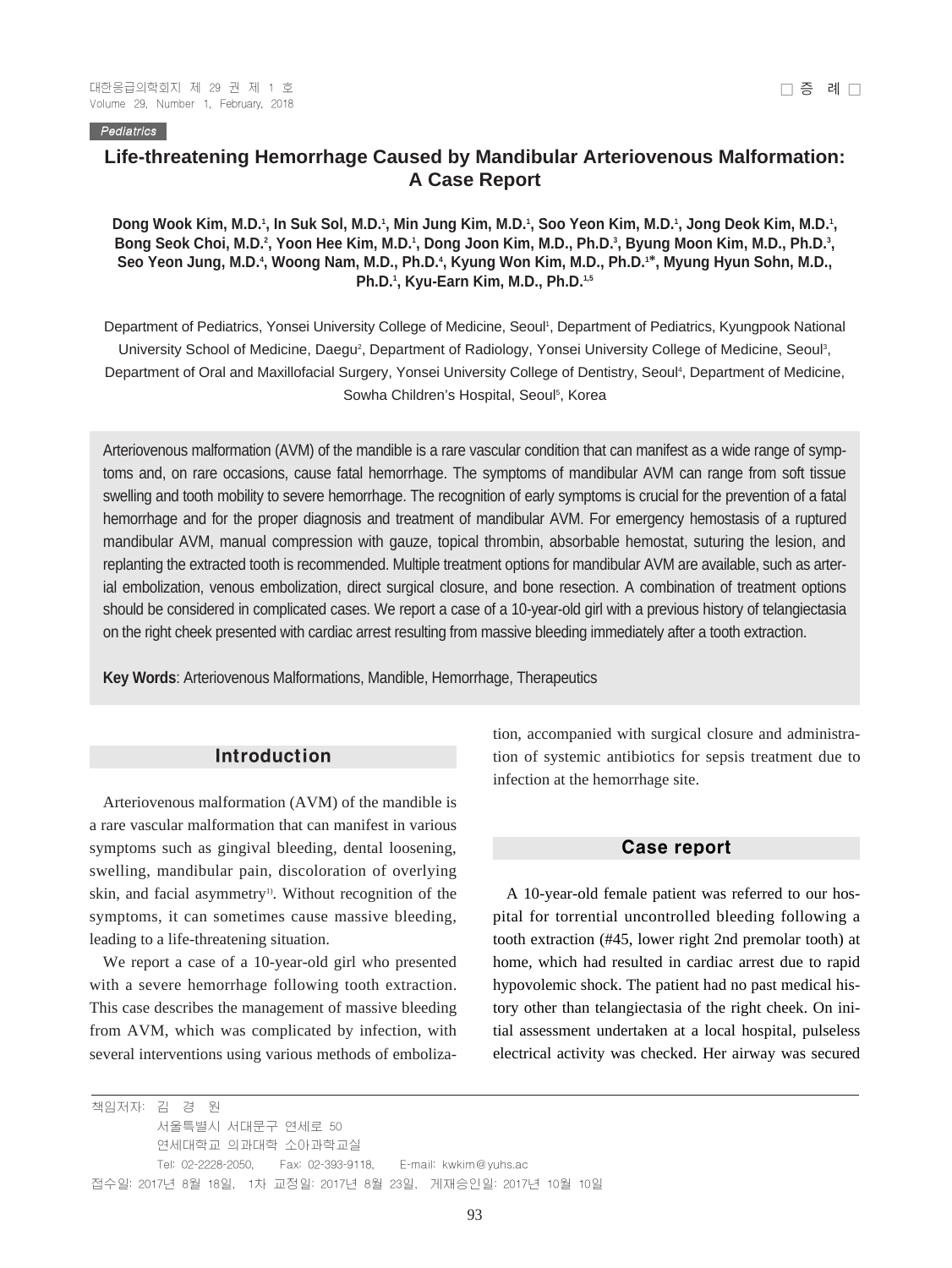with endotracheal intubation, and cardiopulmonary resuscitation (CPR) was immediately initiated in addition to an extensive transfusion of red blood cells. A return of spontaneous circulation was achieved after 30 minutes of CPR; however, bleeding from the tooth extraction site persisted. With direct compression, using oral gauze packing for hemostasis, the patient was transferred to our hospital for evaluation and management of the ongoing bleeding.

On initial assessment at arrival to our hospital, the patient showed signs of severe hypovolemic shock: blood pressure was recorded as 55/33 mmHg, pulse rate was 128 beats per minute, and her body temperature was  $35.0^{\circ}$ C. Her mental status was comatose, and pupil size of 4-5 mm was observed, with sluggish light reflexes. Initial laboratory data showed severe metabolic acidosis, anemia, disseminated intravascular coagulation, and multiple organ damage: arterial blood gas analysis showed arterial blood gas analysis showed pH, 7.16; partial pressure of carbon dioxide, 21.8 mmHg; partial pressure of oxygen, 110.9 mmHg; base excess, -21 mmol/L; bicarbonate, 7.9 mmol/L; peripheral blood analysis showed white blood cell count, 18,920/mm<sup>3</sup>; hemoglobin, 4.8 g/dL; platelet, 105,000/mm<sup>3</sup>; lactate, 18 mmol/L; aspartate transaminase/alanine transaminase, 1,076/1,050 IU/L; prothrombin time, 28.5 seconds; activated partial thromboplastin time, 125.7 seconds; and d-dimer, 27,268 ng/mL. Inotropics and vasopressors were immediately started while intravascular volume resuscitation was initiated, along with multiple transfusions of packed red blood cells and fresh frozen plasma.

After the patient's vital signs stabilized, investigation of the bleeding site began. Computed tomography (CT) angiography of the head and neck revealed a large AVM of the right mandible with focal bleeding points, and a subsequent emergency angiography revealed a right mandibular AVM feeding from multiple fine branches of the right facial artery and the internal maxillary artery (Fig. 1). Selective angiography and embolization of the right mandibular AVM with 25% and 33% N-butyl-2 cyanoacrylate (NBCA) was attempted, but complete embolization was difficult due to multiple finely separated feeders and the unclear location of the hemorrhage site due to the external intraoral packing. Intraoral packing was removed in an attempt to locate the hemorrhage site, and uncontrolled massive bleeding recurred, leading to a second cardiac arrest. CPR and intravenous volume resuscitation was again performed, and intraoral packing was restored for hemostasis. The procedure was aborted, in consideration of the risks and benefits, and the patient's unstable hemodynamic condition.

The patient was admitted into the intensive care unit for further observation and management. Multiple organ damage was evident because of multiple CPRs. The patient's mental status remained comatose, a chest x-ray showed severe pulmonary edema, due to acute lung injury resulting from the multiple blood transfusions, and oliguria, due to acute kidney injury (AKI). Post-CPR care was initiated with induced hypothermia for 24 hours, followed with passive rewarming, lung-protective ventilator care for optimal oxygenation, inotropic agents for treating hypotension, continuous renal replacement therapy to treat AKI, and broad-spectrum antibiotics for prophylaxis in respect of ventilator-associated pneumonia and sepsis.

An initial blood culture showed a growth of multi-drug resistant *Acinetobacter baumannii* which was sensitive only to colistimethate. Oral cavity infection, associated with intraoral packing, was considered a possible source of infection because an oral examination had revealed a foul odor and a pus-like discharge from the packing site. For infection control, intravenous colistimethate was administered, and the oral packing was replaced with colistimethate-soaked gauze packing, which was scheduled to be replaced every 7 days. During replacement of the oral gauze packing, hemodynamically significant bleeding of nearly 1 to 2 liters from the tooth extraction site persisted. On day 18 of hospitalization, the patient's general condition deteriorated, with fever, hypotension, and C-reactive protein elevation, followed by a growth of *Hafnia alvei* on blood culture. Despite the use of antibiotics, clinical signs indicated sepsis progression, and since intraoral infection was a possible focus of sepsis, treatment of the oral lesion was considered urgent to improve the patient's clinical condition.

Therefore, a selective arterial glue embolization with 11.1% NBCA was performed on two separate occasions, at 7 day intervals, and an additional coil embolization was performed. Both embolization procedures resulted in reduced oral bleeding, which allowed enhanced visual access for oral cavity irrigation and decontamination, leading to the eradication of previously identified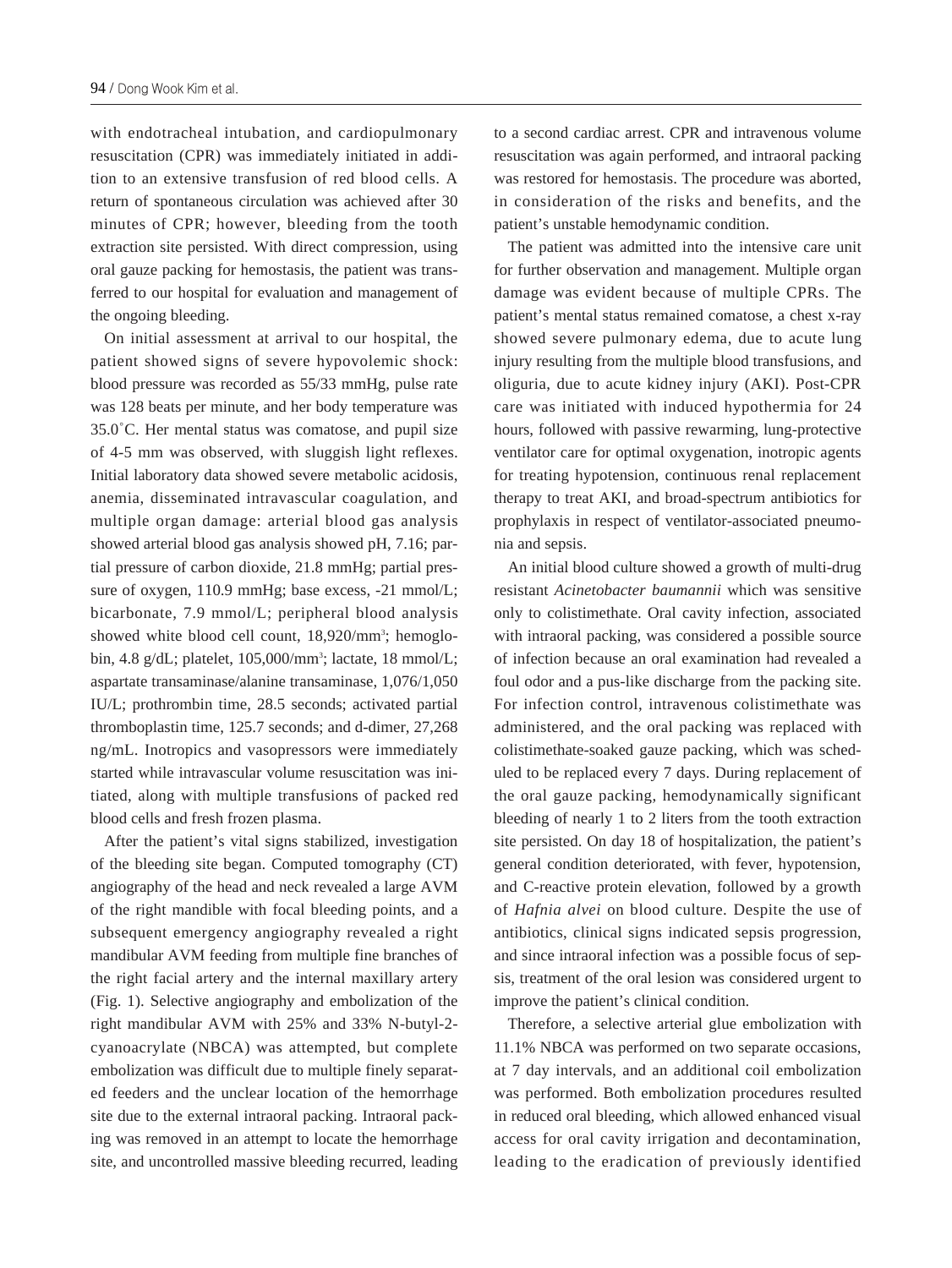pathogens, as confirmed in subsequent blood cultures. However, since minor bleeding persisted, additional direct intraoral bleeding control was considered another option. The endotracheal tube was removed and a tracheostomy tube was inserted to obtain a better surgical view of the bleeding sites. A bony defect on the tooth extraction site was packed with bone wax and Ostene. After direct packing, Floseal and thrombin reyon powder were used for additional hemostasis.

A follow-up CT angiography revealed a decreased degree of AVM in the right side of the mandible; however, dilated venous structures in the contralateral left mandible had newly developed, due to transmitted arterial pressure (Fig. 2A). Post-procedure intraoral examination revealed persistent minor bleeding at the AVM site and a newly developing bleeding site around the left 1st bicuspid tooth. Since complex multiple arterial feeders present a major challenge for complete bleeding control, percutaneous venous embolization was scheduled for the patient's fourth intervention. A percutaneous mandibular venogram was obtained to visualize the large draining vein in relation to the AVM (Fig. 2B), and a balloonassisted Onyx injection into the draining channel was performed (Fig. 2C, 2D). A final angiogram revealed markedly reduced AVM in the right mandible, and no remaining bleeding from either the right or the left



**Fig. 1.** Initial CT angiography and arterial angiography revealing mandibular AVM. (**A**) Axial view of CT angiography shows the feeding artery (arrow) from the internal maxillary artery. (**B**) Axial view of CT angiography reveals venous pooling (circle) in the right mandible and cortical breach. (**C**, **D**) Initial arterial angiography reveals a right mandibular AVM feeding from multiple fine branches of the right facial artery (arrow) and the internal maxillary artery (arrow), (C, anterior view; D, lateral view).

CT: computed tomography, AVM: arteriovenous malformation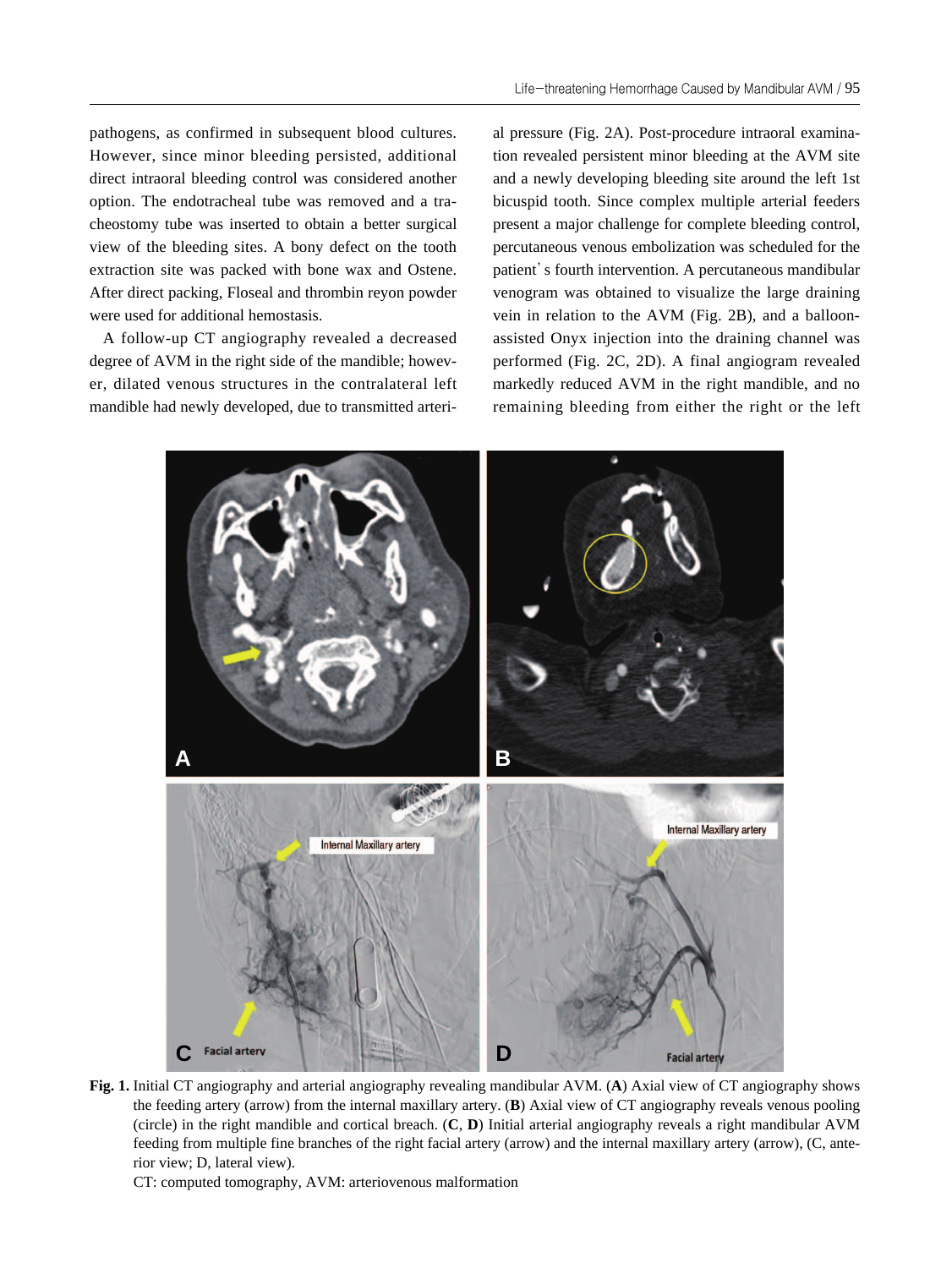mandibular area was noted on visual inspection (Fig. 3).

The patient's neurologic status improved from comatose to drowsy throughout the four embolization procedures. Sepsis, which was suspected to have been caused through intraoral infection, was resolved with the use of intravenous antibiotics, and oral irrigation and decontamination. The patient was transferred to the general ward for further care and rehabilitation. After 1 year, the patient's cognitive and motor functions have significantly improved. She responds to visual stimulus and auditory commands, and is now able to maintain head control and a sitting position without back support.

Throughout the treatment courses, teeth that were near the extracted tooth, namely #43, #44, #46, were highly mobile due to severe mucosal injury. Due to the risk of spontaneous extraction and subsequent bleeding, those teeth with high mobility were extracted by surgical team with caution in between the treatment courses. Other teeth that still had some integrity (#34-42), were fixed with wire splint for augmentation. Six months after treatment, #47 tooth, also known as the wisdom tooth, began to erupt with some minor bleeding. However, no additional bleeding occurred along with the progression of tooth eruption and follow-up CT angiography also showed no sign of recurrence. A 1-year follow-up intraoral exam still showed no sign of bleeding around #47 tooth and mucosa around it, and CT angiography of the head and neck also showed no residual AVM or recurrence so far.



**Fig. 2.** Venous congestion on follow-up CT and venogram showing venous embolization process. (**A**) On a follow-up CT, newly developed dilated venous structures (arrow) in the contralateral left mandible appear due to transmitted arterial pressure. (**B**) Venogram shows a single, large draining vein of the AVM. (**C**) The balloon-assisted method was used for accessing venous outflow tract. (**D**) Onyx injection into AVM nidus via draining veins was performed. CT: computed tomography, AVM: arteriovenous malformation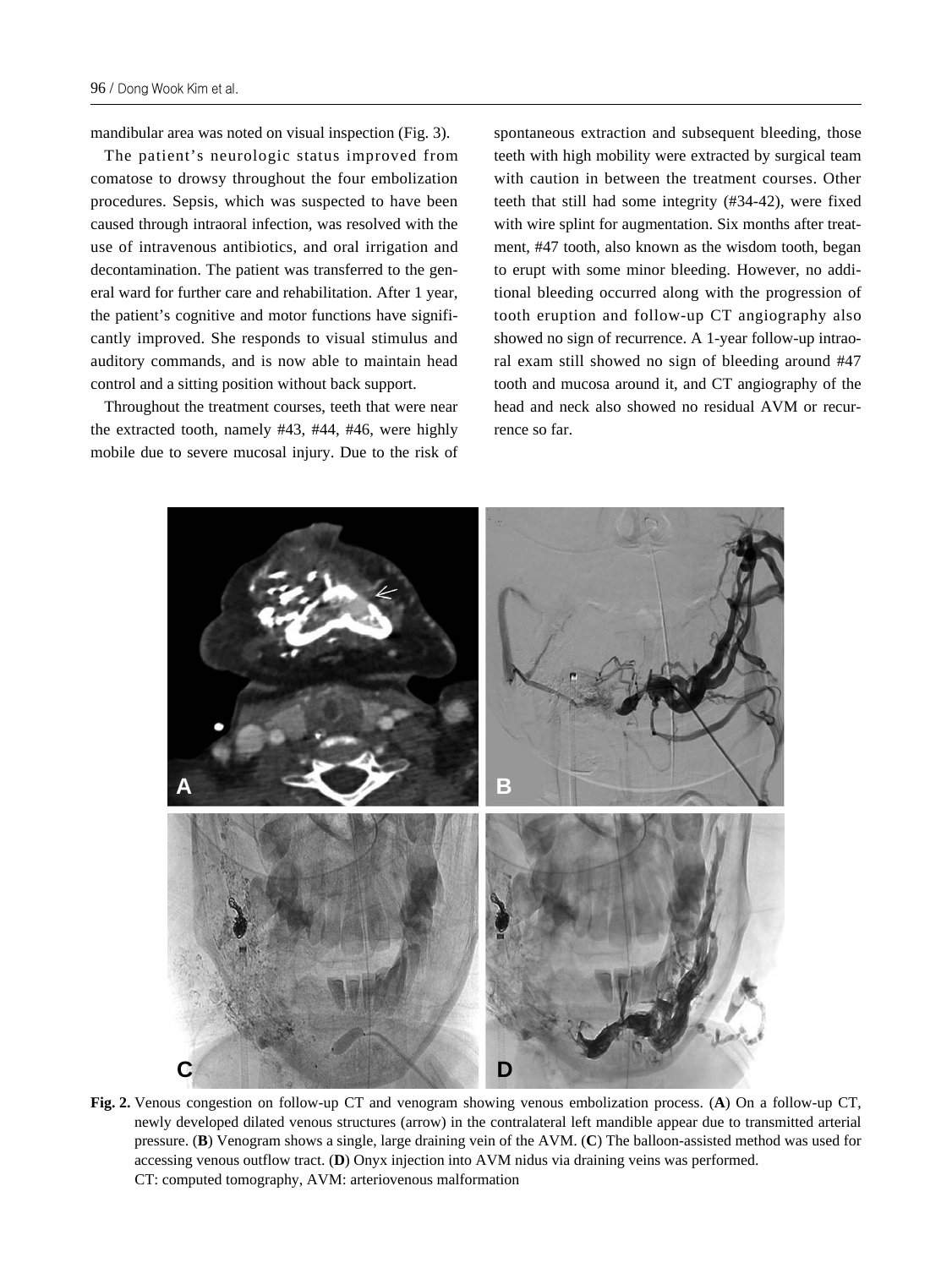## **Discussion**

Mandibular AVMs are rare vascular malformations that can lead to massive blood loss after tooth extraction, without recognition of the condition<sup>2)</sup>. Half of all intraosseous AVMs occur in the maxillofacial region and are extremely rare in the mandible<sup>3)</sup>. AVM in the maxilla and mandible constitute 4-5% of all craniofacial AVMs and intraosseous AVMs of the mandible accounts for approximately  $0.5-1\%$  of all vascular malformations<sup>4)</sup>. Without clear clinical signs, mandibular AVMs can remain unrecognized for several years. Symptoms reported by patients include soft tissue swelling, pain, tooth mobility, discoloration of the mucosal surface and overlying skin, paresthesia, and periodontal bleeding<sup>5)</sup>. As described in our case, some patients might not display any of the above described symptoms, sometimes leading to extreme hemorrhage after an unplanned tooth extraction.

Diagnoses of mandibular AVMs are usually made using radiographic investigations. On panoramic radiographs, mandibular lucency or 'soap bubble' appearances may occur<sup>6)</sup>. CT angiography can be useful in assessing the extent of the lesion and the origin of the feeding vessels. Nevertheless, the diagnostic tool of choice is arterial angiography, which provides direct visualization of feeder arteries, draining veins, and the collateral flow of the AVM7). In our case, a diagnosis of AVM was made with CT angiography, which revealed a large AVM with focal bleeding points in the right mandible and, furthermore, arterial angiography revealed feeder arteries from the internal maxillary artery and the facial artery. Panoramic radiographs could not be acquired due to the patient's specific situation.

There is no consensus on the ideal treatment for mandibular AVMs, and several treatment options are available. Surgical options including curettage, cryosurgery, surgical devascularization through ligation of major feeding vessels, and *en bloc* resections are available<sup>8)</sup>. Multiple endovascular approaches, including transarterial, transvenous, and percutaneous, using different embolizing materials, such as polyvinyl alcohol, glue, alcohol, ethibloc, coils, and balloons, have also been used in treatment of mandibular  $AVMs^{2,8}$ . In a case report by Jung et al.<sup>9</sup>, a 14-year-old patient with mandibular AVM was treated by combined treatment of transarterial glue embolization, transvenous embolization, and percutaneous coil insertion. Also, in a more recent case report by Kaderbhai et al.<sup>4)</sup>, treatment efficacy of surgical resection was shown, as two patients were treated with segmental resection of mandible in addition to transarterial embolization. Furthermore, in another recent case report by Spreafico et al.<sup>10</sup>, a 23-year-old patient with intraosseous and subcutaneous AVM in mandible was treated by intraosseous glue injection and surgical resection of subcutaneous AVM. As shown by previous case reports, there are various treatment options of AVM, and often times



**Fig. 3.** Comparison of initial arterial angiography and final angiography. (**A**) Initial arterial angiography reveals a mandibular arteriovenous malformation (AVM) with multiple feeder arteries (arrows). (**B**) Final arterial angiography shows the obliterated right mandibular AVM (circle). AVM: arteriovenous malformation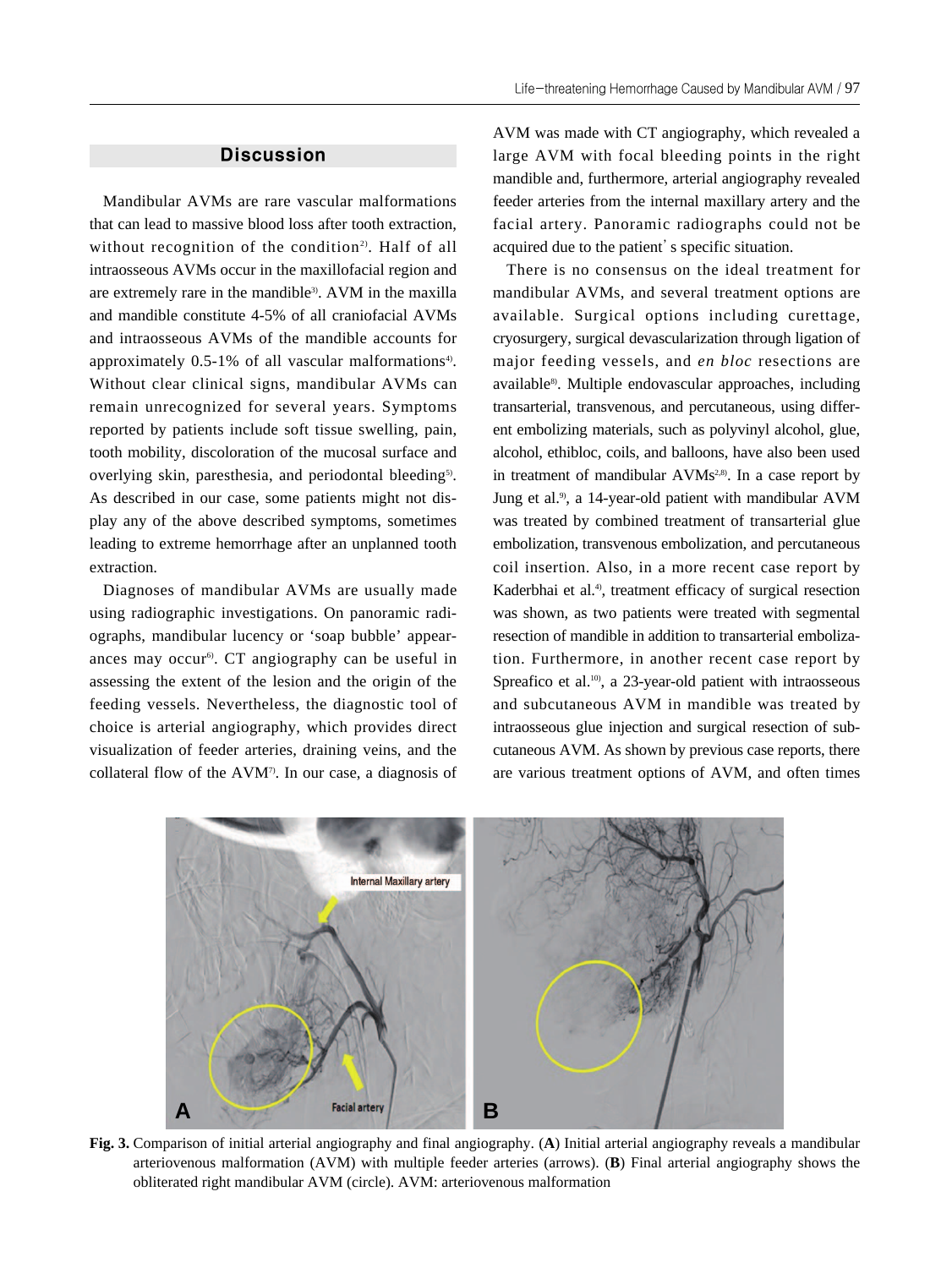more than one approach is required for complete cure.

Transarterial embolization, one of the most commonly used method for treatment, can result in a permanent cure by a single treatment. However, as described in our case, the presence of multiple arterial feeders may pose difficulties for comprehensive treatment<sup>11)</sup>, and in such case venous embolization can be helpful. Our patient's AVM, following three separate arterial embolization interventions and a single direct surgical hemostasis intervention, was completely cured after a single percutaneous venous embolization. Venous embolization of a single large draining varix can be undertaken using either direct puncture or the transvenous method, and it can be useful when transarterial embolization fails<sup>12</sup>. Additionally, to minimalize the bleeding risk from highflow AVMs caused by outflow obstruction, transarterial embolization of the main arterial feeder before embolizing the venous varix should be considered<sup>12)</sup>.

Late complications of embolization, such as soft tissue infection, have been known to occur in other treatment groups<sup>2)</sup>. However, our patient's situation was complicated due to suspected infection of the oral mucosa during the early course of treatment, and we suspected that local infection of the oral mucosa led to sepsis. Oral bacteria and periodontal infections have been proposed as possible risk factors for systemic diseases, and due to the anatomical proximity of the periodontal biofilm to the gingival blood stream, periodontal pockets may act as reservoirs for microbial pathogens and their products, such as inflammatory mediators and immunocomplexes<sup>13)</sup>. The likelihood of systemic illness caused through local infection is increased in cases of impaired host resistance, as was shown in our case. A high prevalence of staphylococci, *Pseudomonas*, and *Acinetobacter* in saliva samples from hospitalized patients has been reported<sup>13)</sup>. The dissemination of such oral microorganisms into the systemic circulation occurs when physical barriers, such as surface epithelium, are breached because of trauma, hypoxemia, or immunodeficiency<sup>14)</sup>. The patient in our case had severely impaired general condition due to multiple cardiopulmonary resuscitations and we think it consequently lead to easier propagation of local infection into systemic infection. When oral infection is suspected after the rupture of an AVM, due to trauma or any other insults, using pathogen-specific antibiotics according to culture results would be the most effective treatment. However, in cases of difficult-totreat oral infection with unresolved underlying AVM, early prophylactic use of antibiotics to cover the usual oral cavity pathogens, especially in patients with an unstable clinical condition, may be beneficial.

The patient in our case had undergone repeated transarterial embolization and direct surgical hemostasis without achieving complete bleeding control. In cases of AVMs with multiple complex arterial feeders, different methods for hemostasis, such as percutaneous venous embolization, should be considered. Additionally, in cases of severe hemorrhage which may lead to shock and hypoxemia, the likelihood of systemic illness including sepsis increases, and proper use of antibiotics for infection control should be considered even at the early stage.

When tooth extraction is identified as the cause of mandibular AVM hemorrhage, methods of emergency hemostasis include local compression of the alveolar bone using fingers or gauze packing<sup>15)</sup>. If these methods fail to stop the bleeding, applying topical thrombin, absorbable hemostat, or suturing the lesion may be required<sup>15)</sup>. However, replanting the extracted tooth into the socket would be best for urgent hemostasis.

In conclusion, intraosseous mandibular AVMs are rare conditions that can lead to fatal bleeding without a recognition of predisposing symptoms. In the treatment of mandibular AVM, combined methods of transarterial embolization, followed by percutaneous venous embolization, can be an effective strategy. Additionally, clinicians should be aware of the possibility of local infection during the course of treatment of mandibular AVM.

### Conflict of Interest

The authors declare that there is no conflict of interest regarding the publication of this article.

#### References

- 01. van den Akker HP, Kuiper L, Peeters FL. Embolization of an arteriovenous malformation of the mandible. J Oral Maxillofac Surg. 1987;45:255-60.
- 02. Churojana A, Khumtong R, Songsaeng D, Chongkolwatana C, Suthipongchai S. Life-threatening arteriovenous malformation of the maxillomandibular region and treatment out-